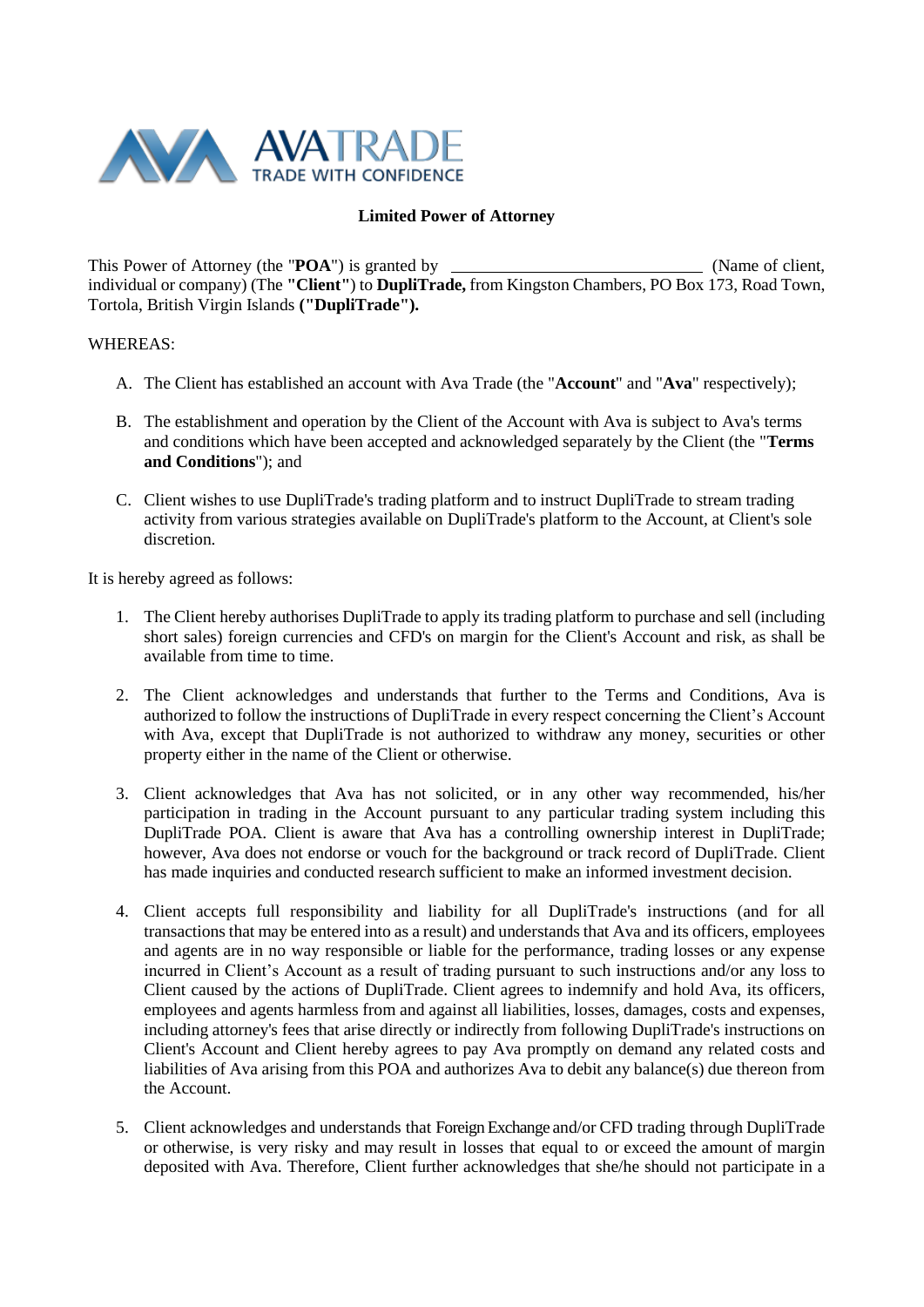trade through Ava or otherwise, if Client does not have capital she/he can afford to lose. Client has read and is familiar with Ava's discussion of the risks involved in Foreign Exchange and/or CFD trading [\(http://www.avatrade.com/about-avatrade/legal-documentation\)](http://www.avatrade.com/about-avatrade/legal-documentation)

- 6. Client acknowledges that Ava cannot and does not guarantee profits or avoid the risk of loss or, under some circumstances, even limit the extent of the potential loss to the Account. Client should be diligent and agrees that it is Client's responsibility to closely scrutinize all Account activity. Ava provides online access to account activity, whereby Client may monitor unrealized and realized profits & losses and account balances, and generate monthly account statements.
- 7. Client accepts the inherent risks associated with the use of computers and data feed systems, which may include, but are not limited to, failure of hardware, software or communication lines or systems and/or inaccurate external data feeds provided by third-party vendors, as a result of which online or electronic communications may not reach their intended destination or may do so much later than intended for reasons outside your control.
- 8. Client acknowledges and accepts that it bears the risk of DupliTrade's instructions being lost for any reason whatsoever (including, without limitation, malfunctions in any electronic or online trading system) and further agrees to hold Ava, its officers, directors, vendors, employees, agents, associated persons or other Ava personnel, harmless from any liability for any such breakdown or failure or losses in the Account associated with these risks.
- 9. Client further agrees that this indemnity shall extend to loss, damage or expense incurred by Ava in reversing incorrect or erroneous instructions submitted by DupliTrade that result in a transaction that must, for the protection of Ava or its other customers or for reasons of market integrity, be reversed.
- 10. In consideration for DupliTrade's services hereunder, Client agrees to pay DupliTrade the fees and expenses per the Schedule hereto and, in accordance with the Terms and Conditions, authorizes Ava to debit the Account and to pay such fees and expenses on the Client's behalf to DupliTrade. Client and DupliTrade acknowledge that fees are a matter between them and Ava shall not be liable for any miscalculation on the said fees.
- 11. This POA may be revoked by the Client, however, such revocation shall not take effect, and Ava shall not be bound by such revocation, until Ava has been notified of such revocation by notice to [backoffice\\_eu@avatrade.com](mailto:backoffice_eu@avatrade.com) (the "**Revocation Notice**") and written confirmation has been issued by Ava to Client and DupliTrade confirming that the Revocation Notice has been received and duly processed (the "**Revocation Confirmation**"). The Revocation Notice shall not affect any obligation or liability arising, whether directly or indirectly, from any transactions initiated before the Revocation Confirmation.
- 12. Client and DupliTrade agree that they shall furnish this POA to Ava upon execution.
- 13. Client hereby undertakes to ratify everything which DupliTrade shall do or purport to do by virtue of this POA.
- 14. The authorization of DupliTrade set out in this POA shall not be restrictively construed but the widest interpretation shall be given thereto.
- 15. This POA shall be governed in accordance with the laws of Ireland.

By signing this POA, Client understands and expressly certifies that he/she has the financial resources to enter into this POA and authorize the payments in accordance with the Schedule hereto. Additionally, Client acknowledges and confirms that he/she has read and understood this POA and all of the terms and conditions set forth herein and in the Terms and Conditions. Client acknowledges that DupliTrade may, from time to time, directly or indirectly, refer customers to Ava and may receive a fee from the Ava Group as a result.